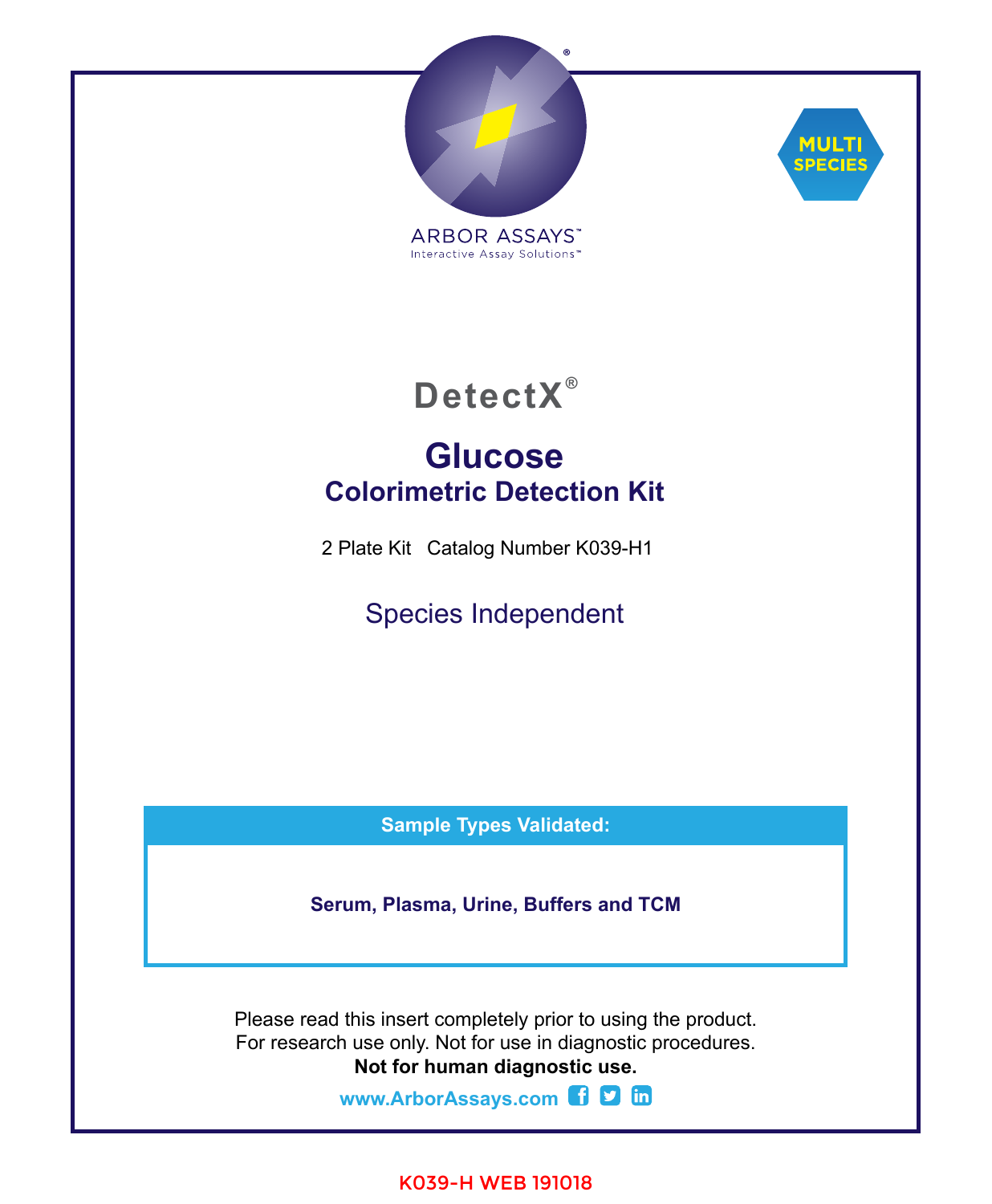# **TABLE OF CONTENTS**

| Background                                   | 3        |
|----------------------------------------------|----------|
| <b>Assay Principle</b>                       | 3        |
| <b>Related Products</b>                      | 4        |
| <b>Supplied Components</b>                   | 4        |
| Storage Instructions                         | 4        |
| <b>Other Materials Required</b>              | 5        |
| Precautions                                  | 5        |
| Sample Types and Preparation                 | 5        |
| <b>Reagent Preparation</b>                   | 6        |
| <b>Assay Protocol</b>                        | 7        |
| <b>Calculation of Results</b>                | 7        |
| <b>Typical Data</b>                          | $7 - 8$  |
| Validation Data Sensitivity, Linearity, etc. | $8 - 10$ |
| Sample Values                                | 10       |
| Warranty & Contact Information               | 11       |
| <b>Plate Layout Sheet</b>                    | 12       |

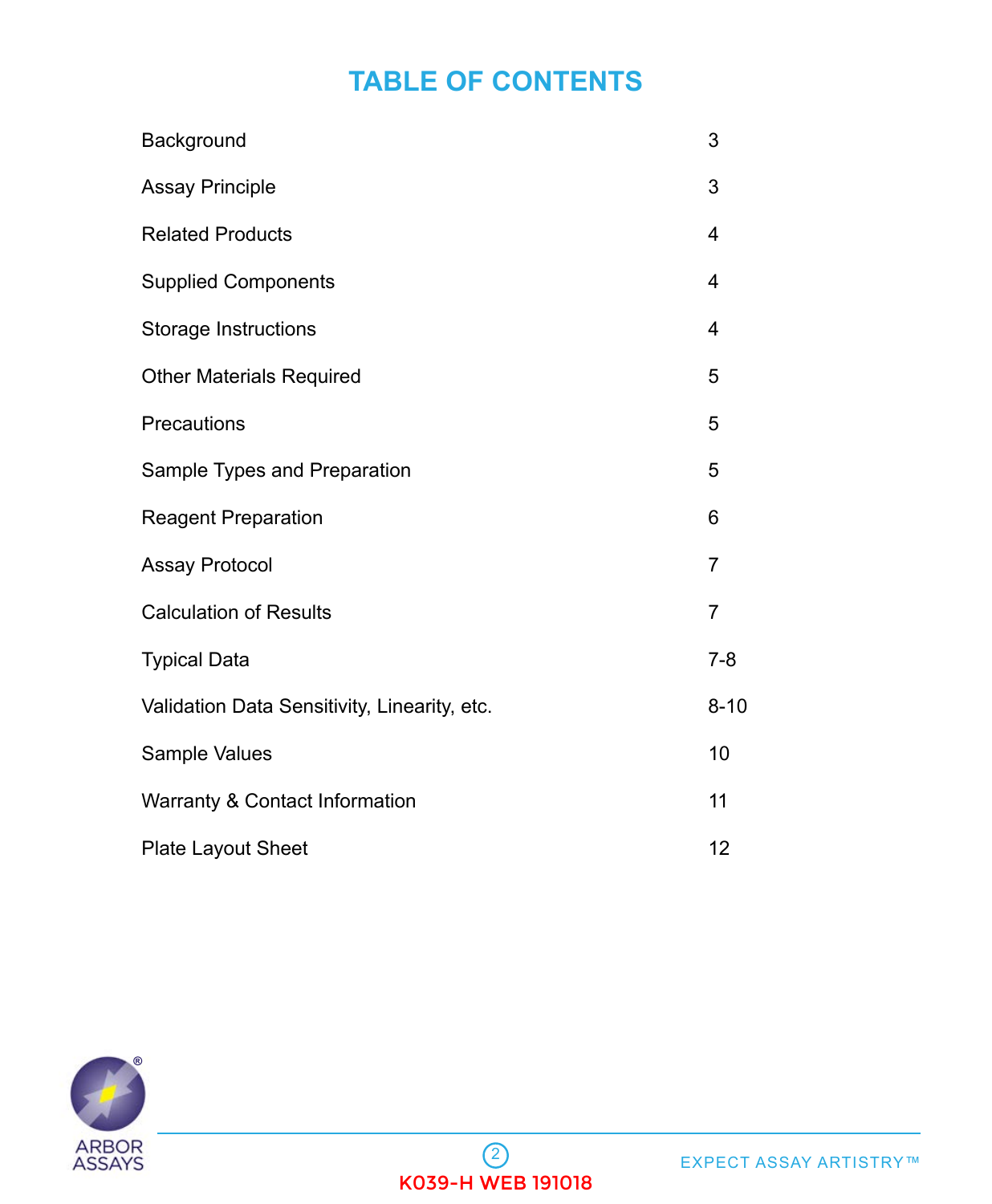## **BACKGROUND**

<span id="page-2-0"></span>Glucose ( $\mathsf{C}_6\mathsf{H}_{\cdot 2}\mathsf{O}_6$ ) is by far the most common carbohydrate. It is a monosaccharide, an aldose, a hexose, and a reducing sugar and is also known as dextrose, because it is dextrorotatory (rotates polarized light clockwise). The structure of glucose is shown below as both the straight chain and cyclic forms.



**Glucose Structures**

For all biological and molecular events and for multiple cellular functions, energy is essential. Energy is available in the form of ATP (adenosine triphosphate), most of which is generated through aerobic cellular respiration of carbohydrate and glucose, the major source of biological free energy in higher organisms. Reduced energy levels threaten cellular homeostasis and integrity. Impaired energy metabolism may trigger pro-apoptotic signaling (programmed cell death), oxidative damage, excitotoxicity and impede mitochondrial DNA repair<sup>1</sup>.

A serious fall in blood glucose can be characterized by metabolic dysfunction, neuroglycopenia, seizure, and death<sup>2</sup>. A persistent elevation in blood glucose leads to "glucose toxicity." Glucose toxicity contributes to ß-cell dysfunction and the pathology grouped together as complications of diabetes. Estrogen-induced signaling pathways in hippocampal and cortical neurons involve the mitochondria to enhance mitochondrial function and to sustain aerobic glycolysis and citric acid cycle oxidative phosphorylation and ATP generation.

- 1. Klein, A. and Ferrante, R. "The neuroprotective role of creatine. In Creatine and Creat[i](http://stke.sciencemag.org/cgi/content/abstract/sigtrans;2000/53/pe1)ne Kinase in Health and Disease". Salomons, G.S., Wyss, M., Eds.; Springer: Berlin, , 2007; Vol. 46, 205–243.
- 2. Wasserman, DH., "Four grams of glucose"., Am. J. Physiol. Endocrinol. Metab. 2009, E11-E21.

## **ASSAY PRINCIPLE**

The DetectX<sup>®</sup> Glucose Colorimetric Detection Kit is designed to quantitatively measure glucose in a variety of samples. Please read the complete kit insert before performing this assay. A β-D-glucose standard is provided to generate a standard curve for the assay and all samples should be read off the standard curve. Samples are mixed with the Colorimetric Substrate and horseradish peroxidase and the reaction initiated by addition of glucose oxidase. The reaction is incubated at room temperature for 30 minutes. The glucose oxidase reacts with glucose to produce hydrogen peroxide which, in the presence of HRP, reacts with the Substrate to convert the colorless substrate into a pink-colored product. The pink product is read at 560 nm. Increasing levels of glucose cause a linear increase in color.

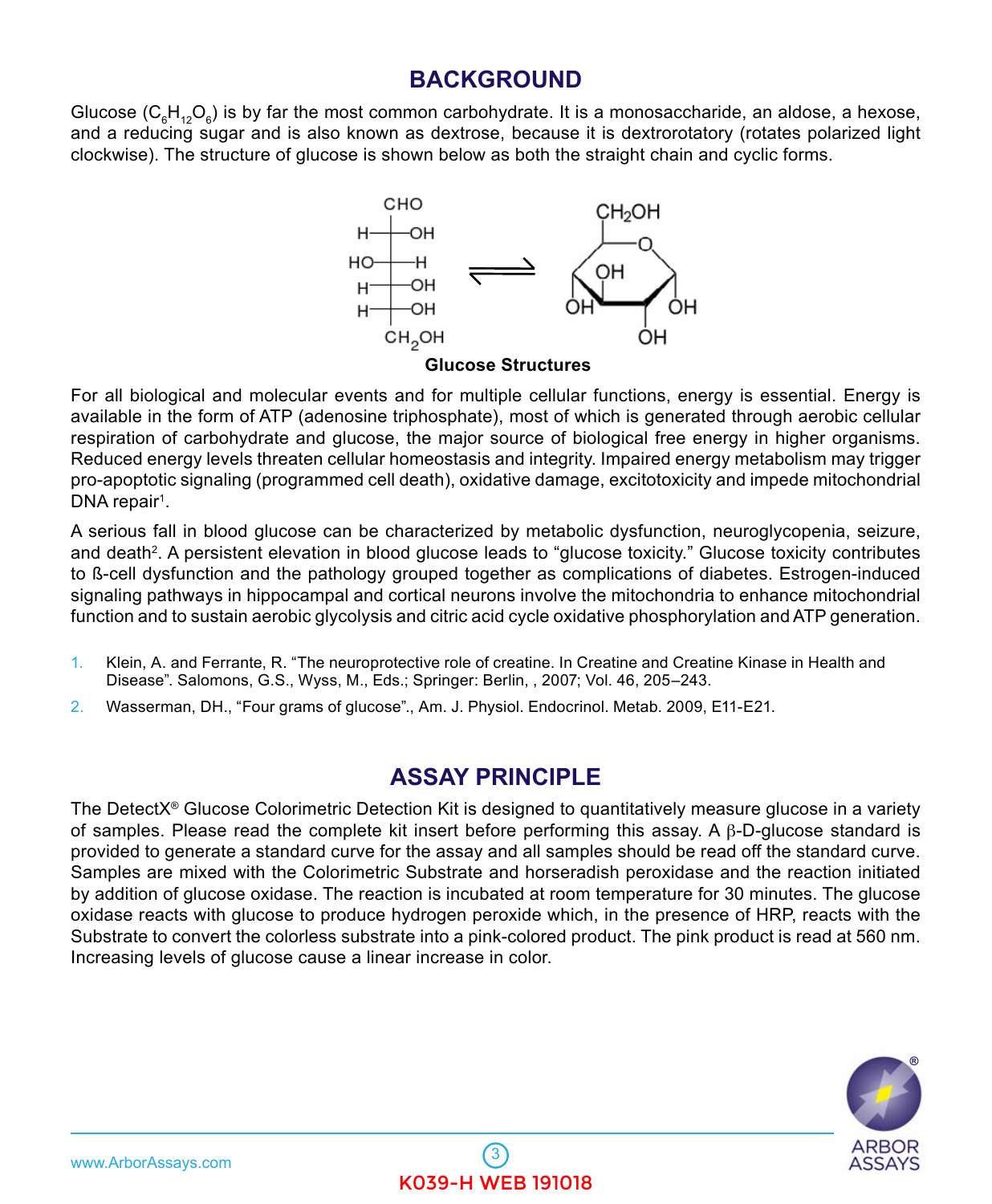## **RELATED PRODUCTS**

<span id="page-3-0"></span>

| <b>Kits</b>                                       | <b>Catalog No.</b> |
|---------------------------------------------------|--------------------|
| <b>Galactose Colorimetric Detection Kit</b>       | K042-H1            |
| <b>Glucose Fluorescent Detection Kit</b>          | K039-F1            |
| <b>Hemoglobin High Sensitivity Detection Kits</b> | K013-HX1/HX5       |
| <b>Insulin ELISA Kit</b>                          | K046-H1            |
| Thyroxine (T <sub>a</sub> ) ELISA Kits            | K051-H1/H5         |
| Triiodothyronine (T <sub>3</sub> ) ELISA Kits     | K056-H1/H5         |
| <b>Urea Nitrogen (BUN) Detection Kit</b>          | K024-H1            |
| <b>Urinary Creatinine Detection Kits</b>          | K002-H1/H5         |

### **SUPPLIED COMPONENTS**

#### **Clear Half Area 96 Well Plates**

Corning Costar Plate 3695.

Catalog Number X018-2EA

#### **Glucose Standard**

Glucose at 320 mg/dL in a special stabilizing solution. 90 µL Catalog Number C136-90UL

#### **Assay Buffer**

A 1x solution of assay buffer containing detergents and stabilizers. 50 mL Catalog Number X117-50ML

#### **Substrate**

A solution of the substrate in a special stabilizing buffer. Catalog Number C129-5ML

#### **Horseradish Peroxidase Concentrate**

A 100X concentrated solution of HRP in a special stabilizing solution. 60 µL Catalog Number X138-60UL

#### **Glucose Oxidase Concentrate**

A 10X concentrated solution of Glucose Oxidase in a special stabilizing solution. Catalog Number C137-600UL

### **STORAGE INSTRUCTIONS**

**All components of this kit should be stored at 4°C until the expiration date of the kit.** 

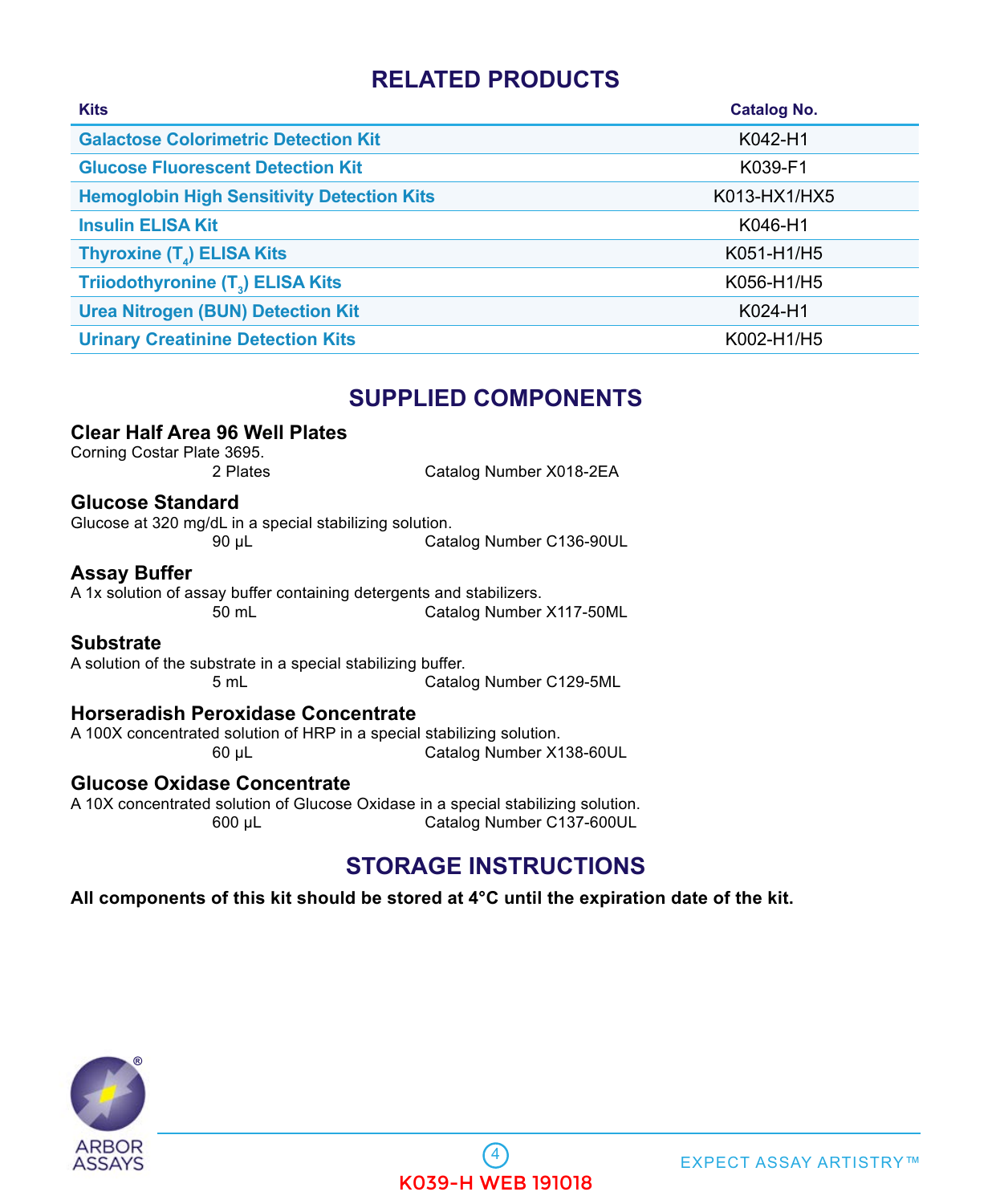## **OTHER MATERIALS REQUIRED**

<span id="page-4-0"></span>Repeater pipet with disposable tips capable of dispensing 25  $\mu$ L.

96 well plate reader capable of reading at 560 nm (Acceptable Range 540-580 nm.).

Software for converting colorimetric intensity readings from the plate reader and carrying out four parameter logistic curve (4PLC) fitting. Contact your plate reader manufacturer for details.

### **PRECAUTIONS**

As with all such products, this kit should only be used by qualified personnel who have had laboratory safety instruction. The complete insert should be read and understood before attempting to use the product. **This product is not for Human Diagnostic Use.**

## **SAMPLE TYPES AND PREPARATION**

Samples that need to be stored after collection should be stored at -70°C or lower, preferably after being frozen in liquid nitrogen. Serum and plasma samples can be used after being diluted ≥ 1:15. This assay has been validated for serum, plasma, buffer, and media samples. Urine samples can be used after being diluted ≥ 1:2, though normal levels may be too low to detect in this kit. Please refer to Glucose Fluorescent Detection Kit.

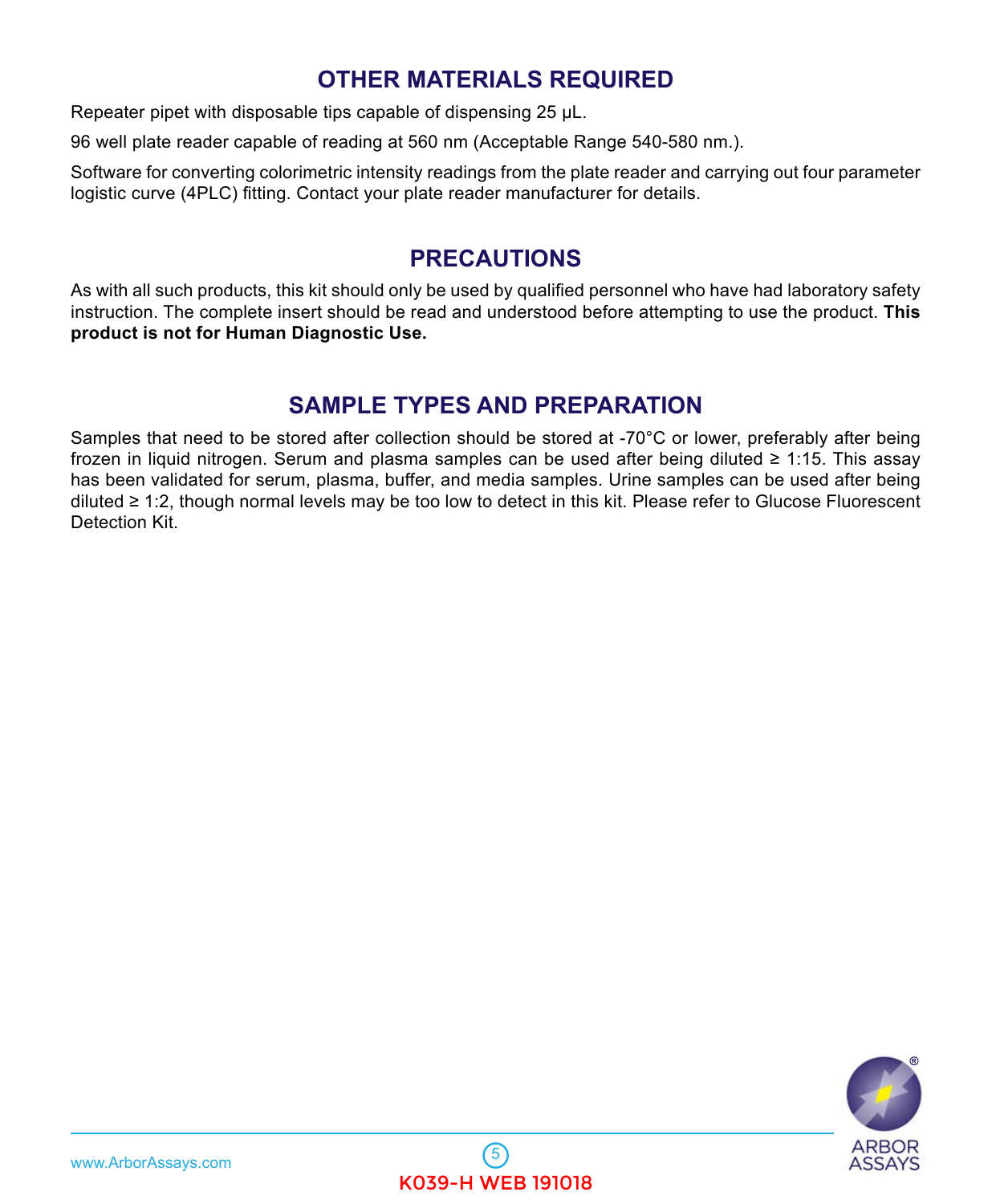## **REAGENT PREPARATION**

<span id="page-5-0"></span>Allow the kit reagents to come to room temperature for 30-60 minutes. Ensure that all samples have reached room temperature and have been diluted as appropriate prior to running them in the kit.

### **Horseradish Peroxidase (HRP) and Glucose Oxidase (GOD) Preparation**

Dilute the HRP Stock solution 1:100 with Assay Buffer using the table below:

| <b>HRP Dilution Table</b> | 1/2 Plate  | <b>One Plate</b> | <b>Two Plates</b> |
|---------------------------|------------|------------------|-------------------|
| <b>HRP Stock</b>          | $15$ uL    | 30 µL            | <b>55 uL</b>      |
| <b>Assay Buffer</b>       | $1.485$ mL | $2.97$ mL        | 5.445 mL          |
| <b>Total Volume</b>       | $1.5$ mL   | 3 mL             | $5.5$ mL          |

Dilute the GOD Stock solution 1:10 with Assay Buffer using the table below:

| <b>GOD Dilution Table</b> | 1/2 Plate  | <b>One Plate</b> | <b>Two Plates</b> |
|---------------------------|------------|------------------|-------------------|
| <b>GOD Stock</b>          | 150 uL     | 275 uL           | 550 uL            |
| <b>Assay Buffer</b>       | $1.350$ mL | 2.475 mL         | 4.95 mL           |
| <b>Total Volume</b>       | $1.5$ mL   | 2.75 mL          | $5.5$ mL          |

#### **Standard Preparation**

Glucose Standards are prepared by labeling tubes as #1 through #7. Briefly vortex to mix the vial of Glucose Standard. Pipet 135 µL of Assay Buffer into tube #1. Pipet 75 µL of Assay Buffer into tubes #2 to #7. Carefully add 15 µL of the Glucose Standard to tube #1 and vortex completely. Take 75 µL of the solution in tube #1 and add it to tube #2 and vortex completely. Repeat this for tubes #3 through #7. The concentration of glucose in tubes 1 through 7 will be 32, 16, 8, 4, 2, 1, and 0.5 mg/dL.



#### **Use all Standards within 2 hours of preparation.**

|                      | Std 1 | Std 2 | Std <sub>3</sub> | Std <sub>4</sub> | Std <sub>5</sub> | Std <sub>6</sub> | Std 7 |
|----------------------|-------|-------|------------------|------------------|------------------|------------------|-------|
| Assay Buffer (µL)    | 135   | 75    | 75               | 75               | 75               | 75               | 75    |
| <b>Addition</b>      | Stock | Std 1 | Std 2            | Std 3            | Std 4            | Std 5            | Std 5 |
| Vol of Addition (µL) | 15    | 75    | 75               | 75               | 75               | 75               | 75    |
| Final Conc (mg/dL)   | 32    | 16    |                  | Δ                |                  |                  | 0.5   |

 $6$ 

K039-H WEB 191018

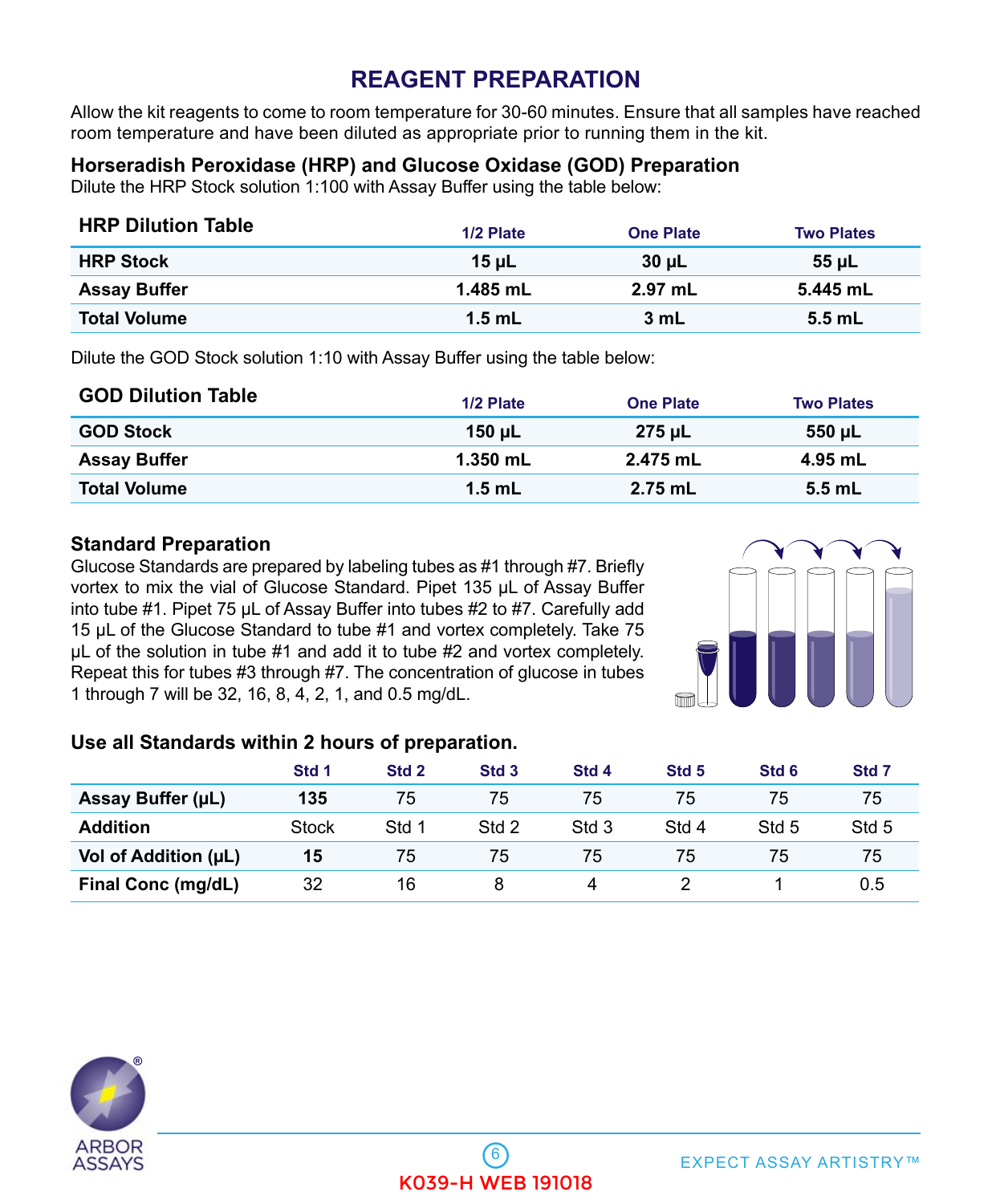## **ASSAY PROTOCOL**

<span id="page-6-0"></span>We recommend all standards and samples be run in duplicate to allow the end user to accurately determine Glucose concentrations. Use the plate layout sheet on the back page to aid in proper sample and standard identification. Set plate parameters for a 96-well Corning Costar 3695 plate. See: www.ArborAssays.com/ resources/#general-info for plate dimension data.

- 1. Pipet 20 µL of diluted samples or standards into duplicate wells in the plate.
- 2. Pipet 20 µL of Assay Buffer into duplicate wells as the Zero standard.
- 3. Add 25 µL of the prepared HRP solution to each well using a repeater pipet.
- 4. Add 25 µL of the Substrate solution to each well using a repeater pipet.
- 5. Initiate the reaction by adding 25  $\mu$ L of the prepared GOD solution to each well using a repeater pipet.
- 6. Incubate at room temperature for 30 minutes.
- 7. Read the plate at 560 nm (acceptable Range 540-580 nm).

## **CALCULATION OF RESULTS**

Average the duplicate OD readings for each standard and sample. Create a standard curve by reducing the data using computer software capable of generating a four-parameter logistic curve (4PLC) fit, after subtracting the mean ODs for the Zero wells. The sample concentrations obtained should be multiplied by the dilution factor to obtain neat sample values. Or use the online tool from MyAssays to calculate the data: <www.myassays.com/arbor-assays-glucose-colorimetric-detection-kit.assay>

| <b>Sample</b> | Mean OD | <b>Net OD</b> | Glucose Conc. (mg/dL) |
|---------------|---------|---------------|-----------------------|
| Zero          | 0.058   | 0.000         | 0                     |
| Standard 1    | 1.861   | 1.803         | 32                    |
| Standard 2    | 1.577   | 1.519         | 16                    |
| Standard 3    | 1.060   | 1.002         | 8                     |
| Standard 4    | 0.586   | 0.528         | 4                     |
| Standard 5    | 0.344   | 0.286         | 2                     |
| Standard 6    | 0.200   | 0.142         | 1                     |
| Standard 7    | 0.155   | 0.097         | 0.5                   |
| Sample 1      | 1.451   | 1.393         | 13.4                  |
| Sample 2      | 0.270   | 0.212         | 1.6                   |

### **TYPICAL DATA**

**Always run your own standard curves for calculation of results. Do not use this data. Conversion Factor: 100 mg/dL of Glucose is equivalent to 1 mg/mL or 5.51 mM.**

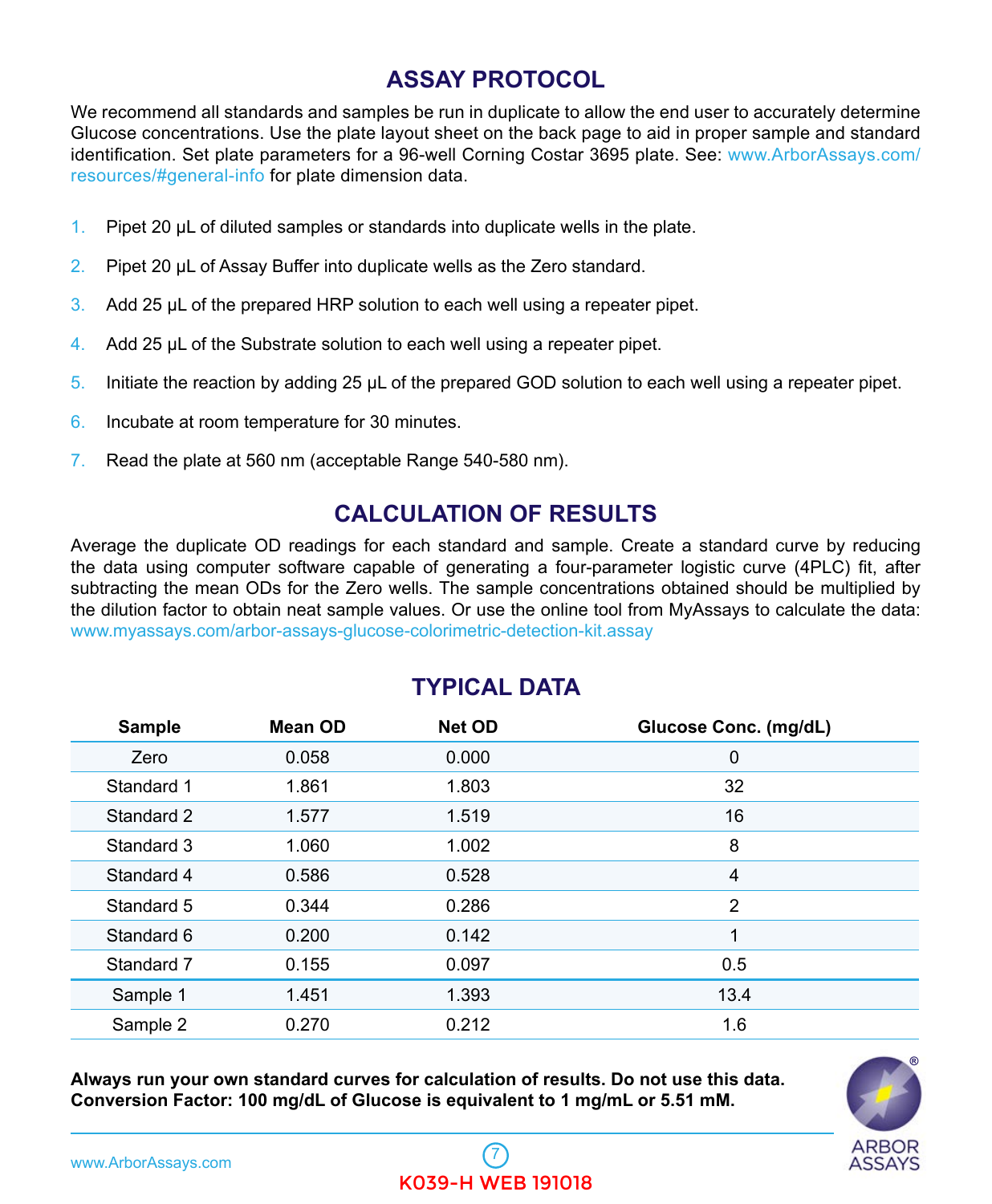### <span id="page-7-0"></span>**Typical Standard Curve**



**Always run your own standard curves for calculation of results. Do not use this data.**

## **VALIDATION DATA**

#### **Sensitivity and Limit of Detection**

Sensitivity was calculated by comparing the ODs for twenty wells run for each of the zero and standard #7. The detection limit was determined at two (2) standard deviations from the zero along the standard curve. **Sensitivity was determined as 0.413 mg/dL.** 

The Limit of Detection was determined in a similar manner by comparing the ODs for twenty wells run for each of the zero and a low concentration human sample. **The Limit of Detection was determined as 0.304 mg/dL.** 

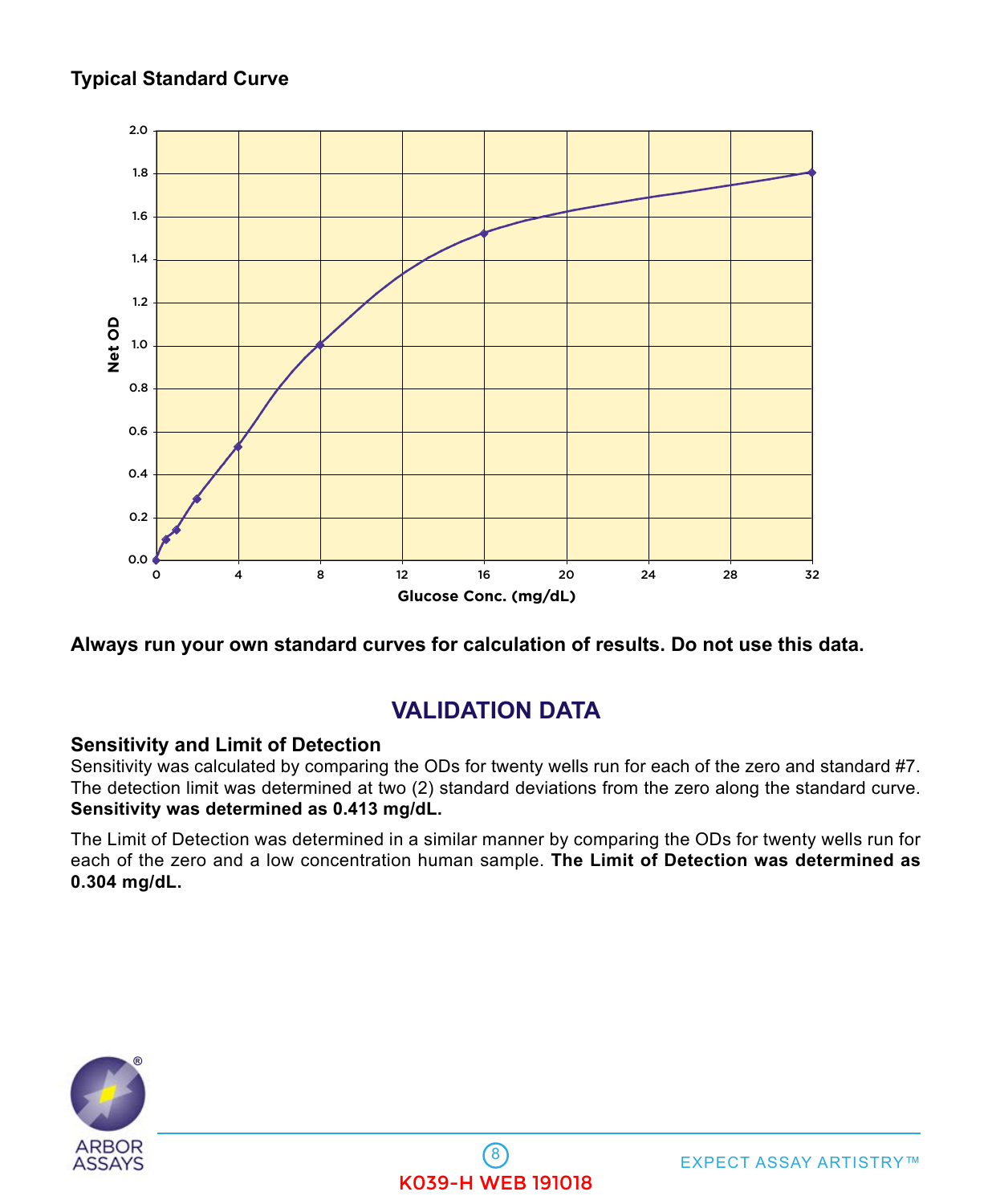#### **Linearity**

Linearity was determined in human serum and plasma samples by taking two diluted samples with known glucose concentrations. One serum sample had a high glucose concentration of 10.7 mg/dL and one had a lower value of 3.67 mg/dL. One plasma sample had a high glucose concentration of 5.42 mg/dL and one had a lower value of 2.25 mg/dL. They were each mixed in the ratios given below. The measured concentrations were compared to the expected values based on the ratios used.

#### **Serum Linearity**

| <b>Low Sample</b> | <b>High Sample</b> | <b>Expected Conc. (mg/dL)</b> | <b>Observed Conc. (mg/dL)</b> | % Recovery           |
|-------------------|--------------------|-------------------------------|-------------------------------|----------------------|
| 80%               | <b>20%</b>         | 5.09                          | 4.61                          | 90.6                 |
| 60%               | 40%                | 6.51                          | 6.49                          | 99.8                 |
| 40%               | 60%                | 7.93                          | 7.79                          | 98.3                 |
| <b>20%</b>        | 80%                | 9.35                          | 9.26                          | 99.0                 |
|                   |                    |                               | $M = 100$ M $= 100$ M $= 100$ | $\sim$ $\sim$ $\sim$ |

**Mean Recovery 96.9%**

#### **Plasma Linearity**

| <b>Low Sample</b> | <b>High Sample</b> | <b>Expected Conc. (mg/dL)</b> | <b>Observed Conc. (mg/dL)</b> | % Recovery |
|-------------------|--------------------|-------------------------------|-------------------------------|------------|
| 80%               | <b>20%</b>         | 2.89                          | 2.69                          | 93.2       |
| 60%               | 40%                | 3.52                          | 3.68                          | 104.4      |
| 40%               | 60%                | 4.15                          | 4.05                          | 97.5       |
| <b>20%</b>        | 80%                | 4.79                          | 5.10                          | 106.6      |
|                   |                    |                               |                               |            |

**Mean Recovery 100.4%**





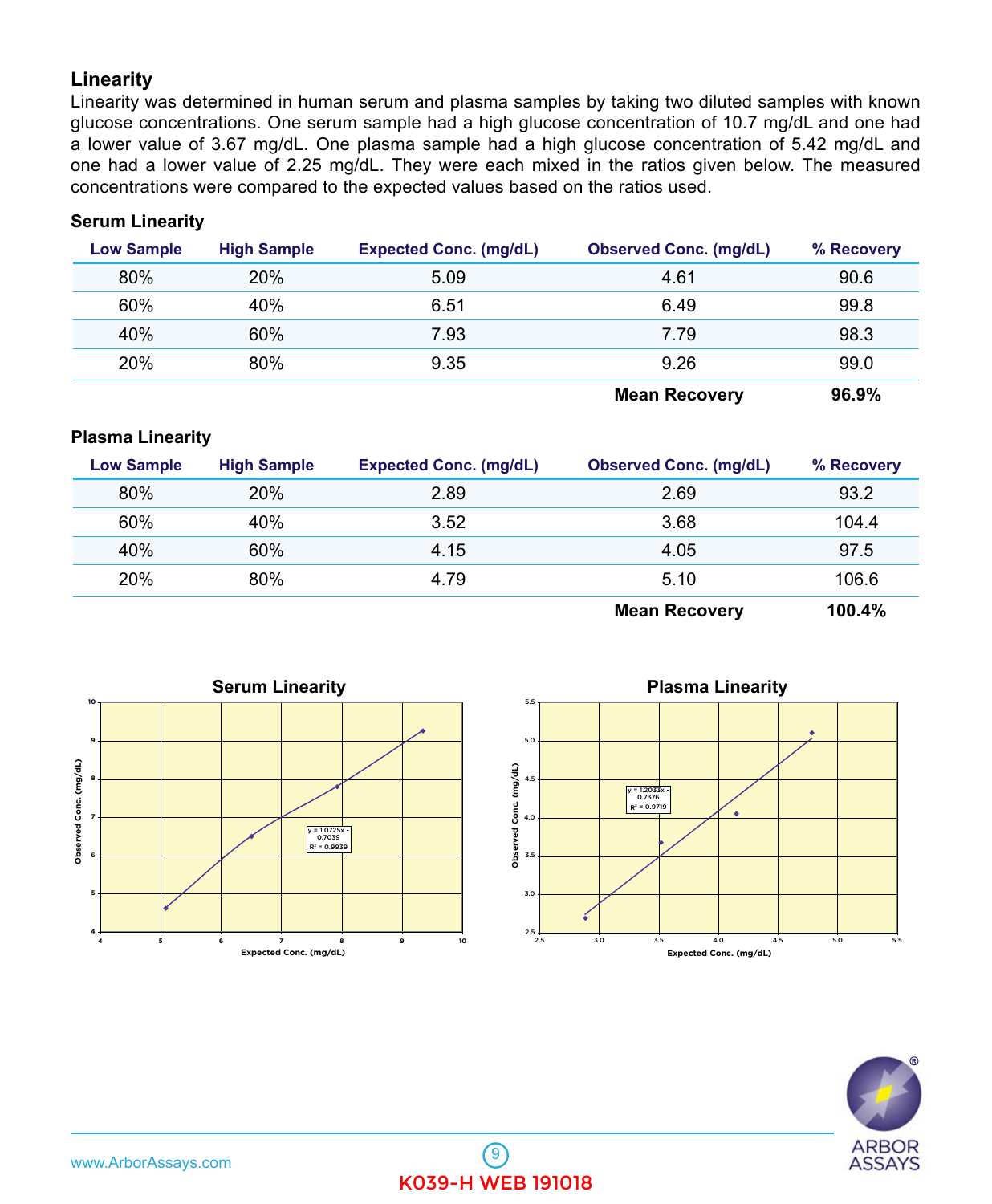#### <span id="page-9-0"></span>**Intra Assay Precision**

Three diluted human serum samples were run in replicates of 20 in an assay. The mean and precision of the calculated concentrations were:

| <b>Sample</b> | <b>Glucose Conc. (mg/dL)</b> | %CV  |
|---------------|------------------------------|------|
|               | 13.96                        | 4.7  |
|               | 9.54                         | 3.4  |
| ບ             | 1.78                         | 10.5 |

#### **Inter Assay Precision**

Three diluted human serum samples were run in duplicate in seventeen assays run over multiple days by three operators. The mean and precision of the calculated concentrations were:

| <b>Sample</b> | <b>Glucose Conc. (mg/dL)</b> | %CV  |
|---------------|------------------------------|------|
|               | 13.19                        | 11.2 |
|               | 9.40                         | 6.4  |
| ື             | 1.59                         | 9.4  |

## **SAMPLE VALUES**

Multiple human serum and plasma samples were tested in the assay at dilutions from 1:10 to 1:60. Adjusted glucose concentrations ranged from 36.7 to 246.7 mg/dL with an average value of 104.0 mg/dL. Tietz<sup>3</sup> states adult serum glucose levels of 70-105 mg/dL, child values of 60-100 mg/dL, with premature babies having levels at 20-60 mg/dL. CSF levels should be 40-70 mg/dL for adults and 60-80 for infants.

3. Tietz, NW, Textbook of Clinical Chemistry, WB Saunders Company, Philadelphia.

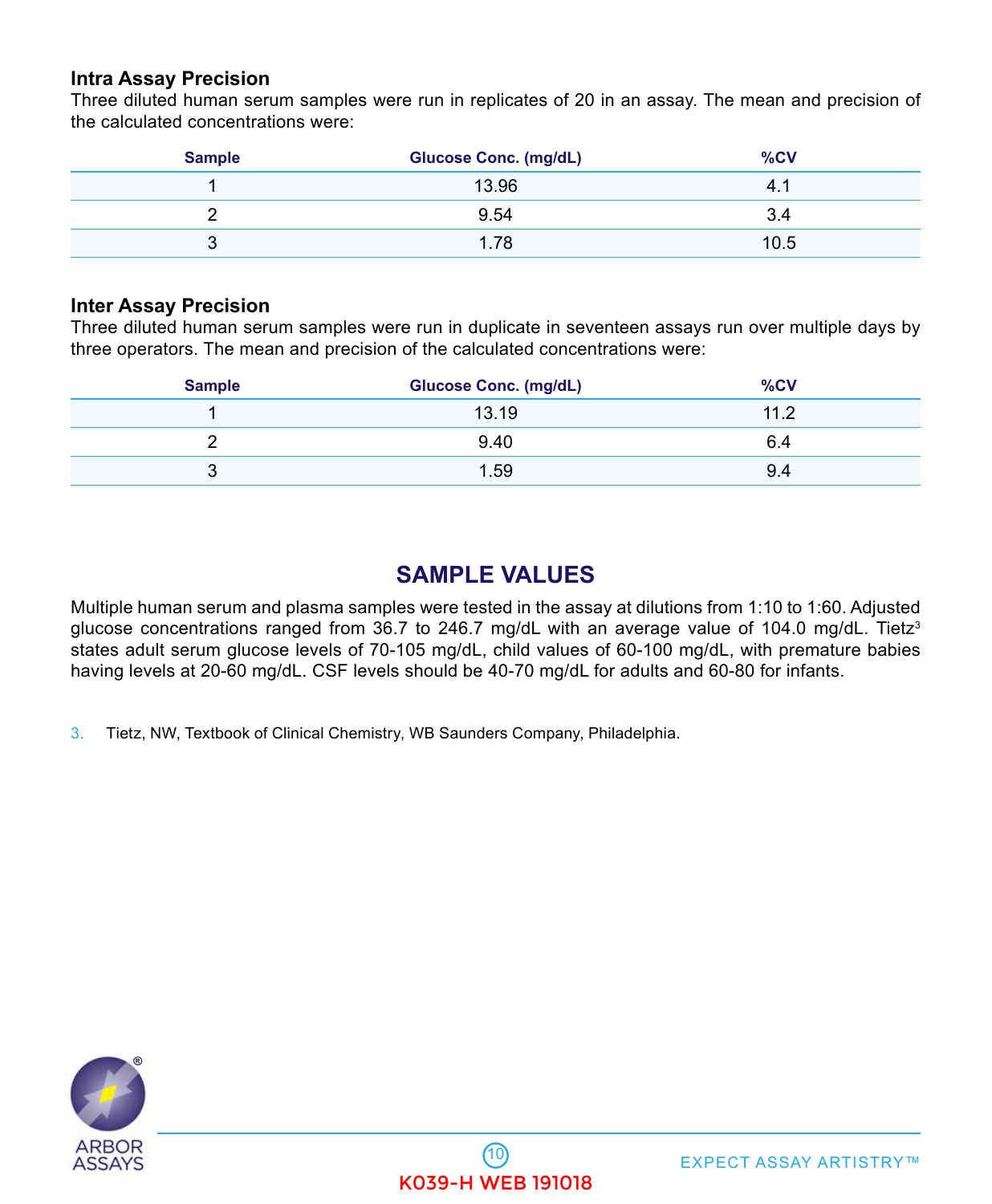## **LIMITED WARRANTY**

<span id="page-10-0"></span>Arbor Assays warrants that at the time of shipment this product is free from defects in materials and workmanship. This warranty is in lieu of any other warranty expressed or implied, including but not limited to, any implied warranty of merchantability or fitness for a particular purpose.

We must be notified of any breach of this warranty within 48 hours of receipt of the product. No claim shall be honored if we are not notified within this time period, or if the product has been stored in any way other than outlined in this publication. The sole and exclusive remedy of the customer for any liability based upon this warranty is limited to the replacement of the product, or refund of the invoice price of the goods.

### **CONTACT INFORMATION**

For details concerning this kit or to order any of our products please contact us:

#### **Arbor Assays**

 1514 Eisenhower Place Ann Arbor, Michigan 48108 USA Phone: 734-677-1774 Fax: 734-677-6860 Web: [www.ArborAssays.com](http://www.ArborAssays.com)

#### **Email Addresses:**

 [Info@ArborAssays.com](mailto: info@ArborAssays.com) [Orders@ArborAssays.com](mailto: orders@ArborAssays.com) [Technical@ArborAssays.com](mailto: technical@ArborAssays.com) [Contracts](mailto: contracts@ArborAssays.com)@ArborAssays.com



### **OFFICIAL SUPPLIER TO ISWE**

Arbor Assays and the International Society of Wildlife Endocrinology (ISWE) signed an exclusive agreement for Arbor Assays to supply ISWE members with assay kits and reagents for wildlife conservation research.



*DetectX®, ThioStar® and the Arbor Assays logo are all registered trademarks.*